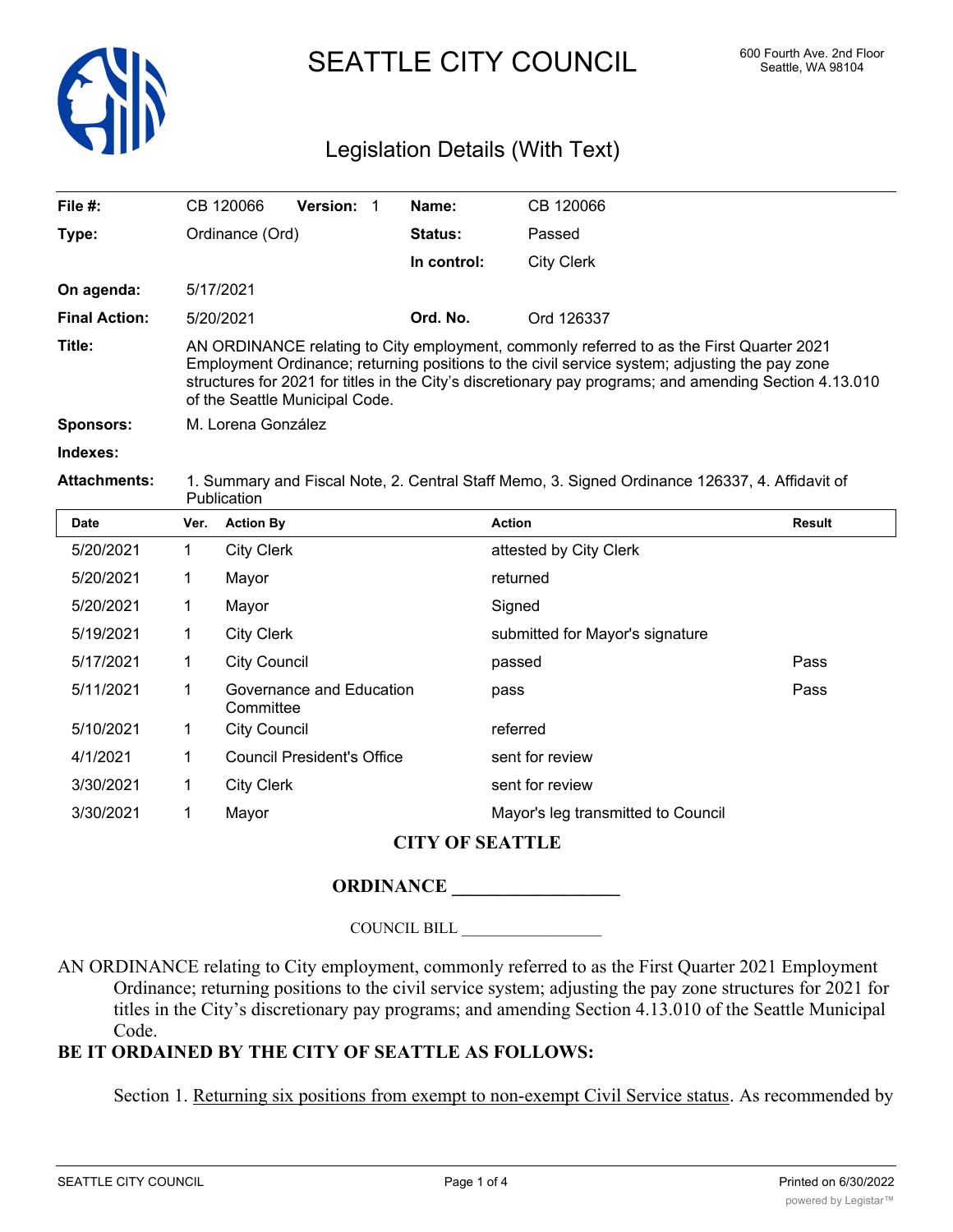the Seattle Human Resources Director in the Classification Determination Report specified, the following positions are returned to Civil Service:

- 1 vacant position (10005105) in Community Police Commission, Administrative Staff Assistant (Report #20-17911)
- 1 vacant position (10005361) in Community Police Commission, Planning and Development Specialist II (Report #20-17800)
- 1 filled position (10005342) in Seattle Department of Human Resources, Personnel Analyst, Senior (Report #20-17974)
- 1 vacant position (10005851) in Human Services Department, Manager 3, Human Services (Report #18002)
- 1 vacant position (00011966) in Seattle Public Utilities, Station Maintenance Machinist (Report #20- 17966)
- 1 filled position (00011402) in Municipal Courts, Manager 1, CL&PS, (Report #18-16680)

Section 2. Adjusting the pay bands of two titles in the Legislative Department and an associated title in the City Auditor's Office. The pay bands for the following titles shall be adjusted as shown below. The rates for 2021 shall be effective January 6, 2021.

| <b>Legislative Titles</b>     | 2020 Pay Band Rates | 2021 Pay Band Rates |
|-------------------------------|---------------------|---------------------|
| Manager-Legislative           | $$41.01 - $73.38$   | $$42.20 - $75.51$   |
| Strategic Advisor-Audit       | $$41.01 - $73.38$   | $$42.20 - $75.51$   |
| Strategic Advisor-Legislative | $$41.01 - $73.38$   | $$42.20 - $75.51$   |

Section 3. Section 4.13.010 of the Seattle Municipal Code, last amended by Ordinance 125740, is amended as follows:

## **4.13.010 Exemptions from the Civil Service and Public Safety Civil Service Systems**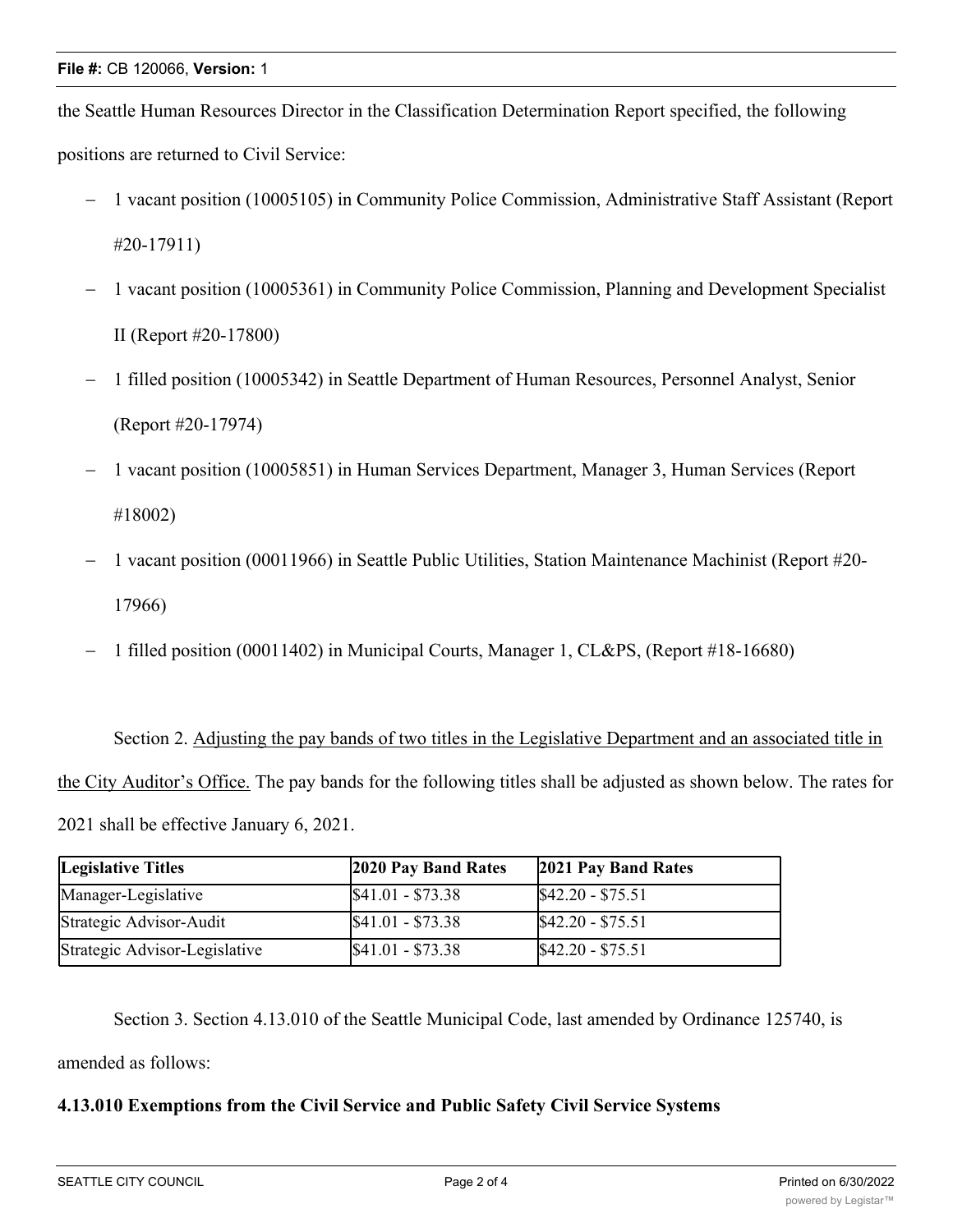\* \* \*

| Employmen |  | <b>Titles of Exempt Positions</b>          |  |  |
|-----------|--|--------------------------------------------|--|--|
| t Unit    |  |                                            |  |  |
| * * *     |  |                                            |  |  |
| 22.       |  | Seattle DepartrExecutive Assistant, Senior |  |  |
|           |  | (PosNo. 00025346)                          |  |  |
| * * *     |  |                                            |  |  |
| 26.       |  | Transportation Executive Assistant (PosNo. |  |  |
|           |  | 00007689)                                  |  |  |
|           |  | ((Administrative Specialist III))          |  |  |
|           |  | <b>Executive Assistant, Senior</b>         |  |  |
|           |  | (PosNo. 00007744)                          |  |  |
|           |  | Paralegal, Senior (PosNo.                  |  |  |
|           |  | 10003513)                                  |  |  |
| * * *     |  |                                            |  |  |

Section 4. This ordinance shall take effect and be in force 30 days after its approval by the Mayor, but if not approved and returned by the Mayor within ten days after presentation, it shall take effect as provided by Seattle Municipal Code Section 1.04.020.

| Passed by the City Council the day of                           |           | , 2021, and signed by |         |
|-----------------------------------------------------------------|-----------|-----------------------|---------|
| me in open session in authentication of its passage this day of |           |                       | , 2021. |
|                                                                 |           |                       |         |
|                                                                 | President | of the City Council   |         |
| Approved / returned unsigned / vetoed this day of 3021.         |           |                       |         |
|                                                                 |           |                       |         |